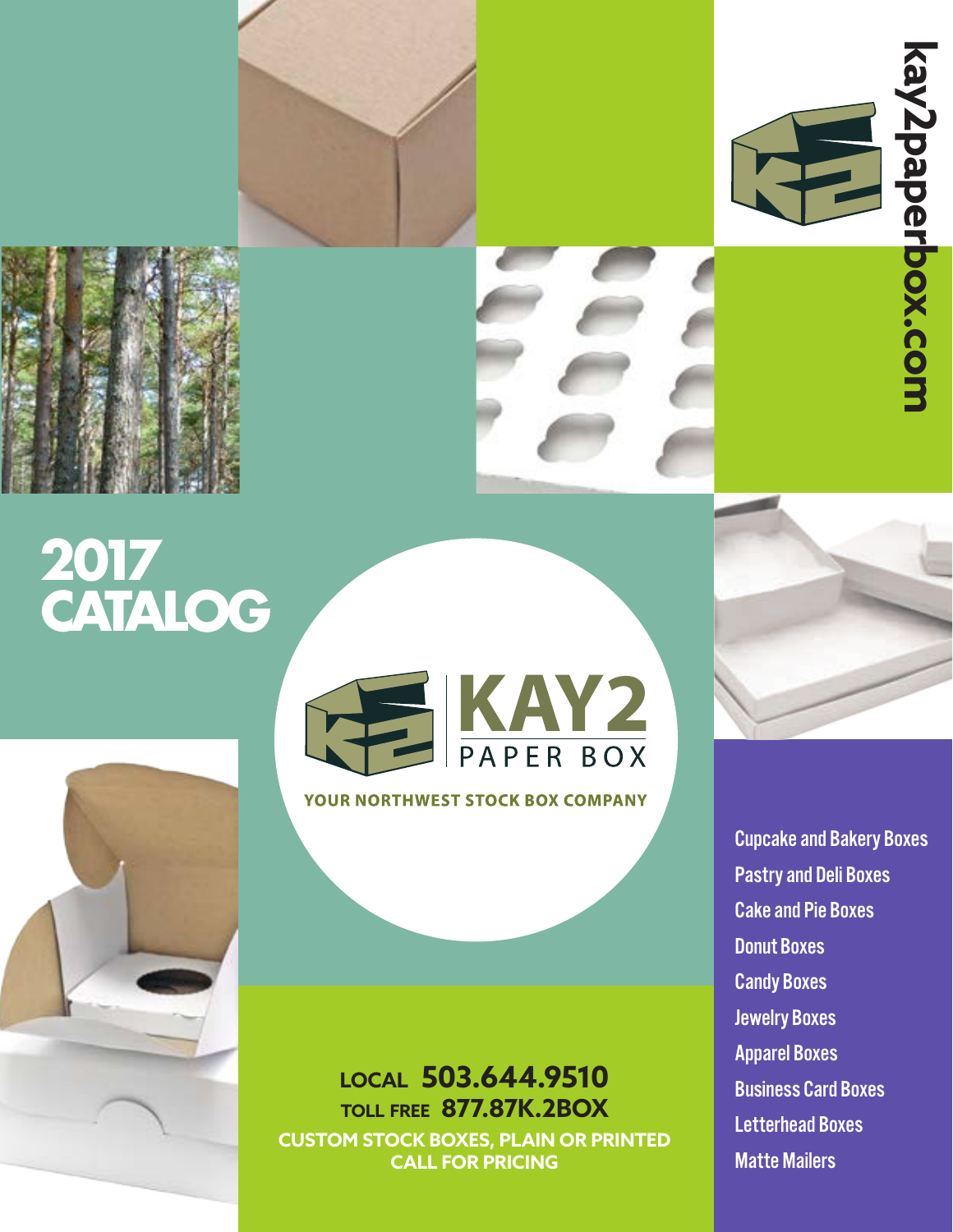## ABOUT KAY2 PAPER BOX

### **Local Manufacturing**

At Kay2 Paper Box our mantra is **"Bring it back to the Northwest."** Why order product and ship it across the United States when our manufacturing is right here in Beaverton, Oregon? We have loaded this catalog with our list of core products. There are many other miscellaneous items in stock. If you don't see something you need, give us a call at 503.644.9510.

#### **Experience**

Our staff has been in the packaging, printing and fulfillment industry for 25+ years. Heck, if you have product you would like co-packed you have come to the right place. Do not hesitate to call if you would like for us to quote custom folding cartons as well.

### **Product Line**

Our comprehensive line of non-printed boxes (Stock Boxes) include bakery, deli, candy, gift, apparel, letterhead, business card, kraft mailers, specialty boxes and more.

We look forward to your business! We are just a phone call away.

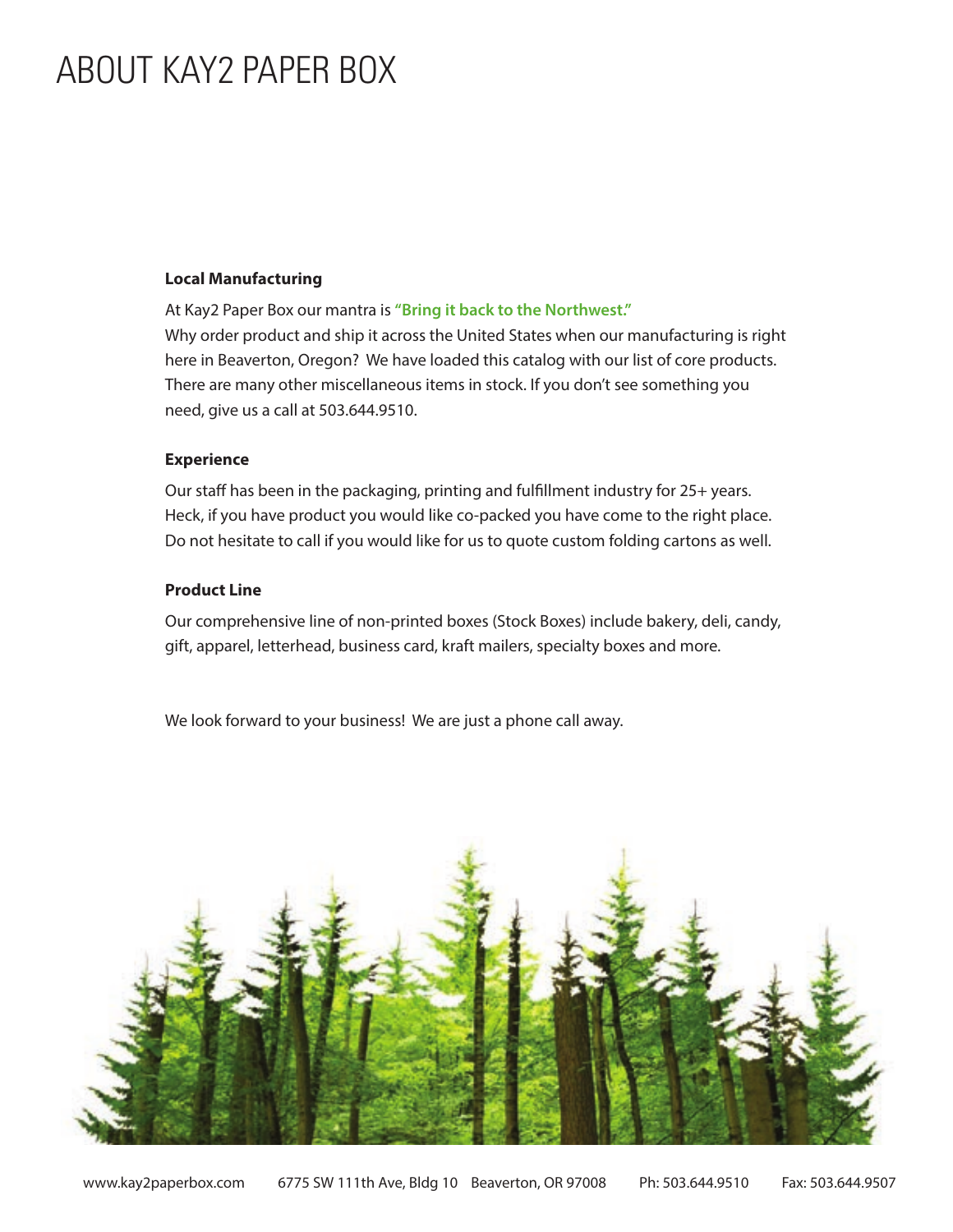## IMPORTANT INFORMATION CONTENTS

#### **To Place an Order**

- Call 503.644.9510 or Toll Free 877.875.2269 (877.87K.2BOX)
- Fax order to 503.644.9507
- E-mail order to customerservice@kay2paperbox.com

#### **Minimum Order**

- One case of any stock item.
- 2,500 pieces or more of any custom items.

#### **Lead Times**

All orders must be placed one day in advance of delivery, shipping, or will call date.

- Stock items normally ship within 24 hours of receipt of order.
- Production items will normally ship within 2 weeks of receipt of order.
- Custom items will normally ship within 4–5 weeks of the date the order is approved.

#### **Handling & Shipping**

- Orders under \$100 will be assessed a \$10 small order handling charge.
- UPS shipments on COD basis will specify CASH ONLY on delivery.
- All orders will ship FedEx unless otherwise noted on purchase order.

#### **Freight Charges**

- All boxes are F.O.B. factory, Beaverton, OR
- Orders over \$1,500 are prepaid to customers in Oregon and Washington.
- Orders over \$2,000 are prepaid to customers in Idaho.
- All other shipping charges will be invoiced.

#### **Returns / Credits**

- All merchandise returns or allowances must be requested within 30 days of delivery.
- Returns are subject to a minimum 25% restocking charge.
- Requests for return or credit require the following action:
	- 1. Call KAY2 to request a Return Merchandise Authorization number (RMA).
	- 2. Report general condition or problem with shipment or item.
	- 3. Disposition of material in question will be determined (i.e. return to KAY2, destroy, keep at discount, etc.).

#### **Terms**

- 2% 10 days net 30 from invoice date on approved credit.
- A service charge for past due accounts will be 2% per month (24% per annum). Collection expenses and/or attorney's fees will be added if a collection agency or attorney is employed for collection on past due accounts.

#### **Other**

- All prices are subject to change without notice.
- Items may be discontinued without notice.

#### **Custom Boxes**

• Contact our office for information regarding custom folding carton manufacturing, plain or printed.

| 4  | <b>Food Service, Cupcake and Bakery Boxes</b> |
|----|-----------------------------------------------|
| 10 | Food Service, Pastry and Deli Boxes           |
| 11 | <b>Food Service, Cake and Pie Boxes</b>       |
| 12 | <b>Food Service, Donut Boxes</b>              |
| 13 | <b>Food Service, Candy Boxes</b>              |
| 14 | <b>Apparel Boxes</b>                          |
| 15 | <b>Jewelry Boxes</b>                          |
| 16 | <b>Business Card Boxes</b>                    |
| 17 | Letterhead Boxes                              |
| 18 | <b>Matte Mailers</b>                          |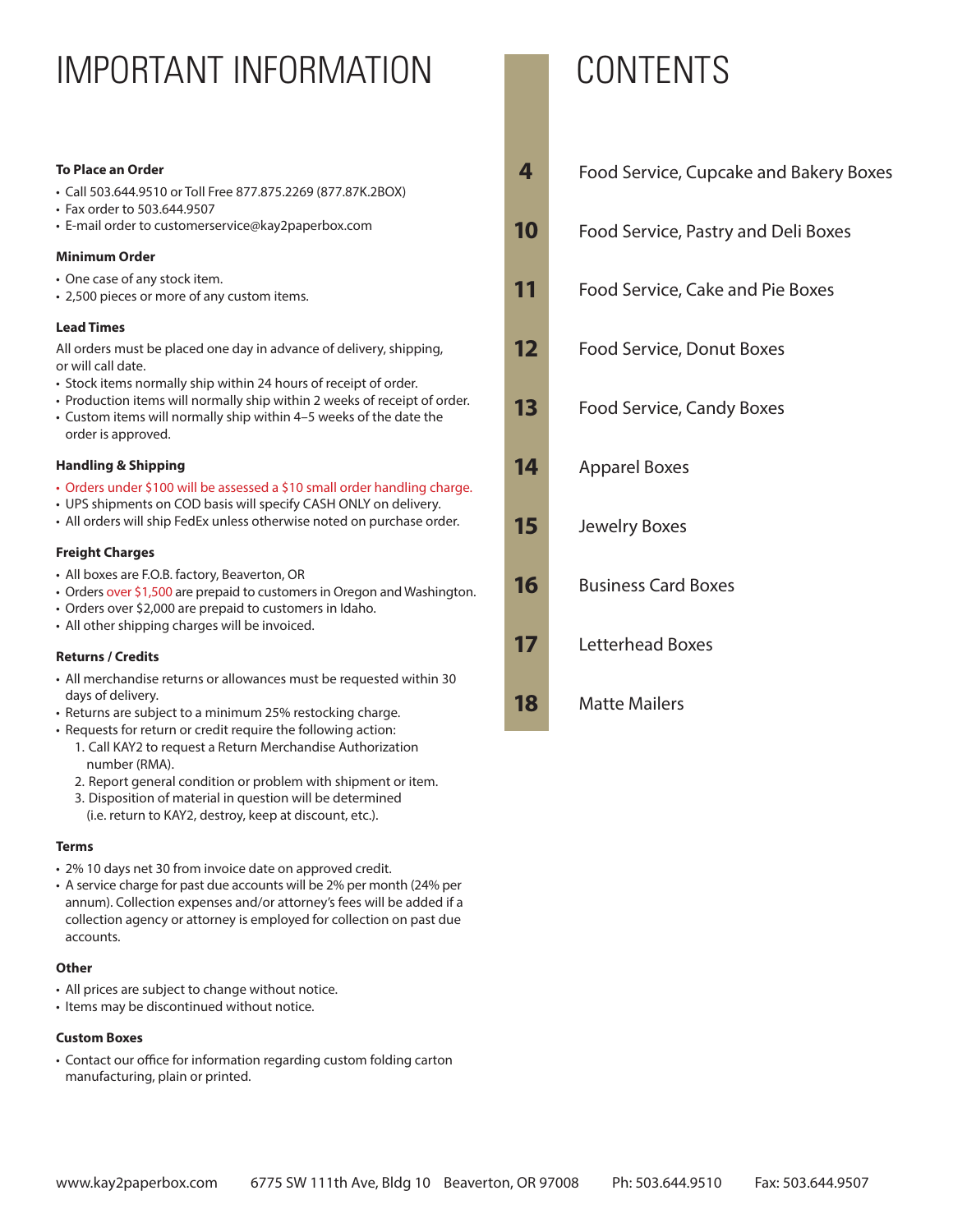## FOOD SERVICE

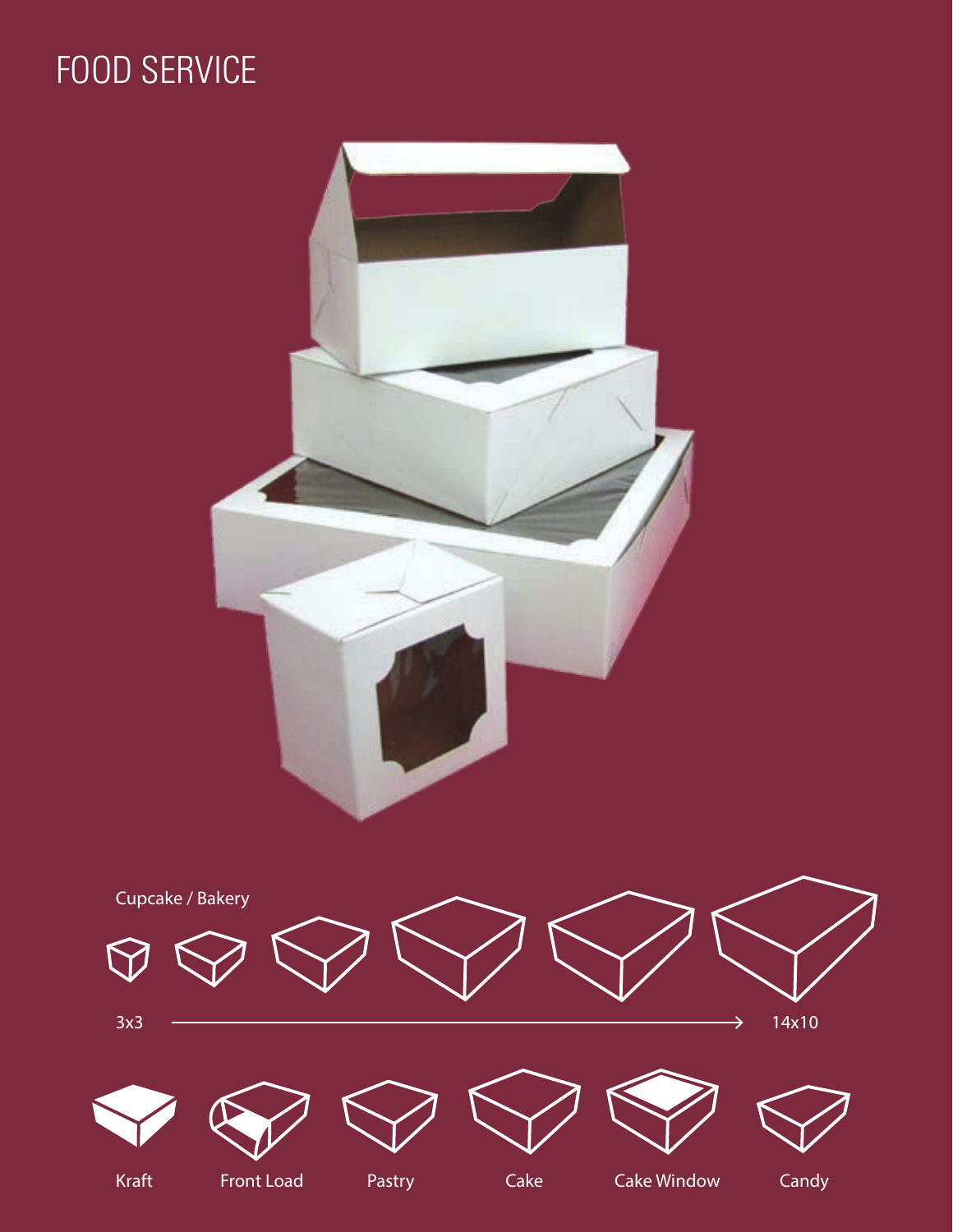

## **KRAFT BOX SERIES**

| <b>PART#</b>                 | <b>SIZE</b>                      | <b>STYLE</b>       |       | <b>PACK</b> |
|------------------------------|----------------------------------|--------------------|-------|-------------|
| K2-333K                      | $3 \times 3 \times 3$            | <b>Single Pack</b> | 22pt. | 100         |
| K2-633K                      | $6.5 \times 3 \times 3$          | <b>Two Pack</b>    | 22pt. | 100         |
| K2-963K                      | $9.75 \times 6.5 \times 3$       | <b>Six Pack</b>    | 22pt. | 100         |
| <b>INSERTS - ROUND HOLES</b> |                                  |                    |       |             |
| K2-333K-S                    | <b>Holds 1 Standard Cupcake</b>  |                    | 22pt. | 100         |
| K <sub>2</sub> -633K-S       | <b>Holds 2 Standard Cupcakes</b> |                    | 22pt. | 100         |
| K2-963K-S                    | <b>Holds 6 Standard Cupcakes</b> |                    | 22pt. | 100         |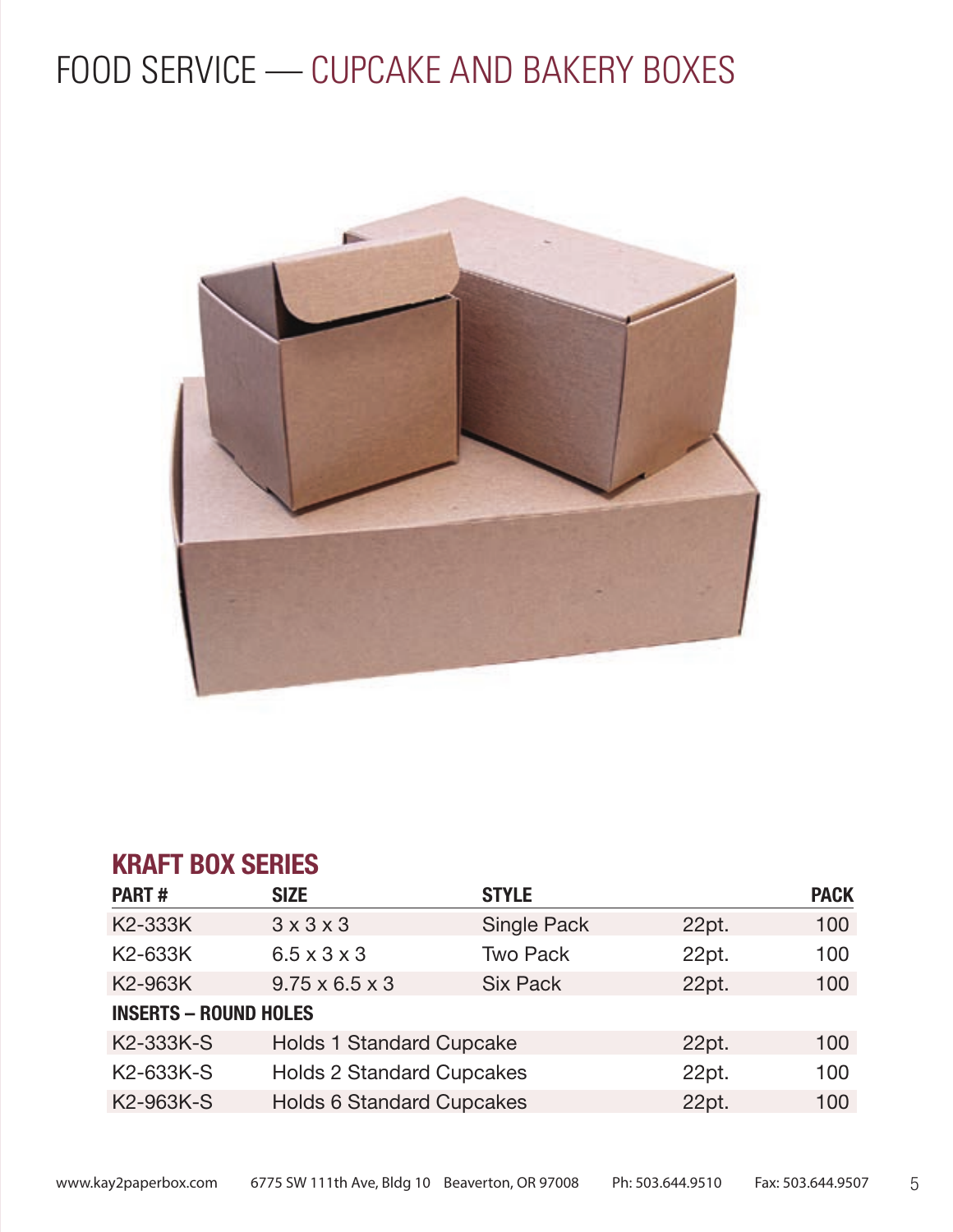

### **FRONT LOADING ROLL BOX SERIES**

| <b>PART#</b>                     | <b>SIZE</b>                         | <b>STYLE</b> |           | <b>PACK</b> |
|----------------------------------|-------------------------------------|--------------|-----------|-------------|
| 20-0543                          | $5 \times 4.25 \times 3.5$          | Non-Window   | CK2 19pt. | 100         |
| 20-0763                          | $7.25 \times 6.25 \times 3.5$       | Non-Window   | CK1 24pt. | 100         |
| 20-0973                          | $9.7 \times 7.25 \times 3.5$        | Non-Window   | CK1 24pt. | 100         |
| <b>INSERTS - SCALLOPED HOLES</b> |                                     |              |           |             |
| 22-0543SD                        | Holds 1 Standard or 2 Mini Cupcakes |              | CK2 19pt. | 100         |
| 22-0763-M                        | <b>Holds 6 Mini Cupcakes</b>        |              | CK1 24pt. | 100         |
| 22-0763-S                        | <b>Holds 4 Standard Cupcakes</b>    |              | CK1 24pt. | 100         |
| 22-0973-M                        | Holds 1 Dozen Mini Cupcakes         |              | CK1 24pt. | 100         |
| 22-0973-S                        | <b>Holds 6 Standard Cupcakes</b>    |              | CK1 24pt. | 100         |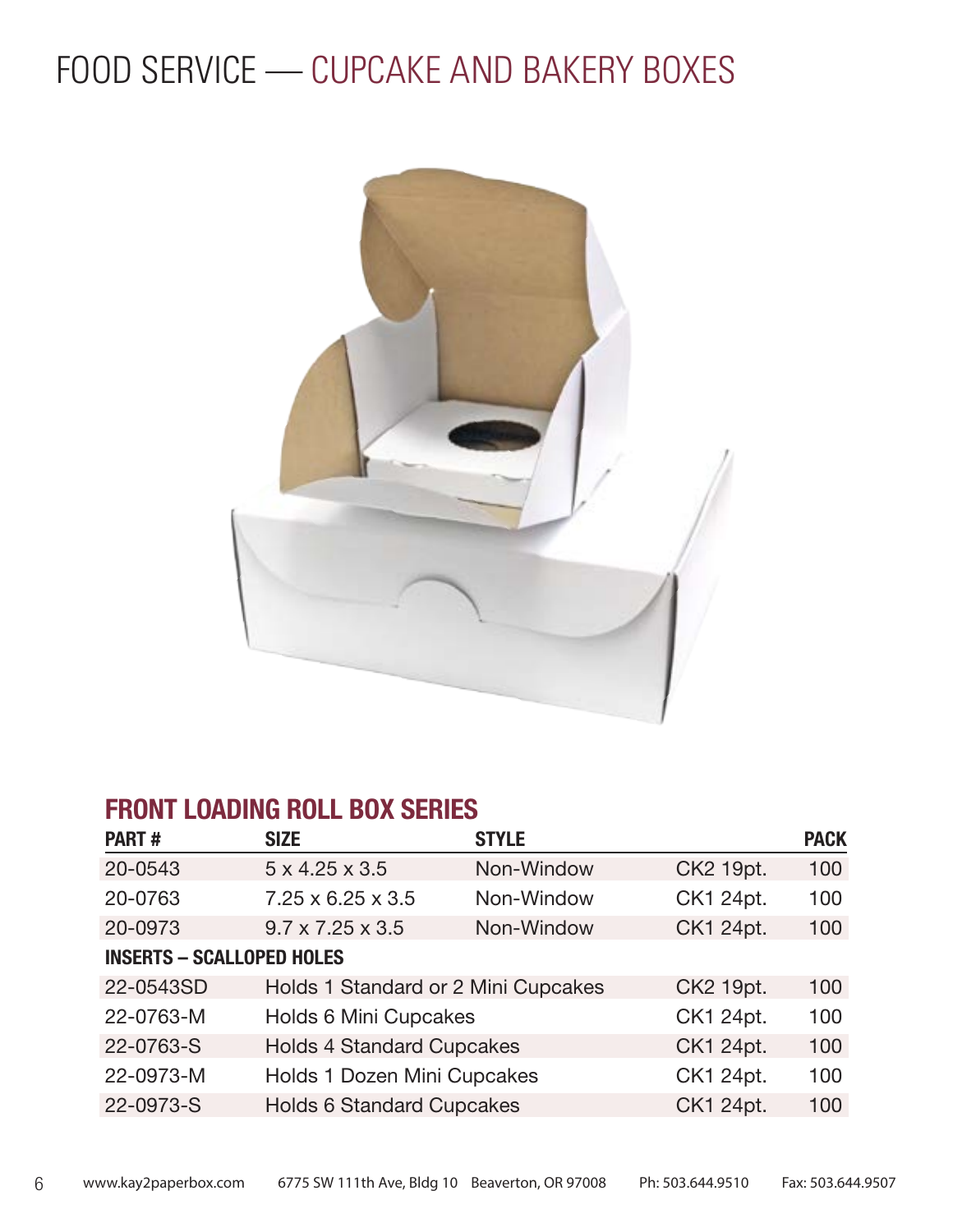



## **4 X 4 BOX SERIES**

All non-window items are reversible.

| <b>PART#</b>                 | <b>SIZE</b>                     | <b>STYLE</b>       | <b>PACK</b> |
|------------------------------|---------------------------------|--------------------|-------------|
| $21 - 0442$                  | $4 \times 4 \times 2.75$        | Non-Window         | 100         |
| 21-0442W                     | $4 \times 4 \times 2.75$        | Window             | 100         |
| 23-0444                      | $4 \times 4 \times 4$           | Non-Window         | 100         |
| 23-0444-SBS                  | $4 \times 4 \times 4$           | Non-Window         | 100         |
| 23-0444K                     | $4 \times 4 \times 4$           | Kraft / Non-Window | 100         |
| 23-0444KW                    | $4 \times 4 \times 4$           | Kraft / Window     | 100         |
| 23-0444W                     | $4 \times 4 \times 4$           | Window             | 100         |
| <b>INSERTS - THUMB HOLES</b> |                                 |                    |             |
| 22-0444-M                    | <b>Holds 2 Mini Cupcakes</b>    |                    | 100         |
| 22-0444-S                    | <b>Holds 1 Standard Cupcake</b> |                    | 100         |

### **7.5 X 4 BOX SERIES**

| <b>PART#</b>                 | <b>SIZE</b>                      | <b>STYLE</b>       | <b>PACK</b> |  |
|------------------------------|----------------------------------|--------------------|-------------|--|
| 21-0742                      | $7.5 \times 4 \times 2.75$       | Non-Window         | 100         |  |
| 21-0742W                     | $7.5 \times 4 \times 2.75$       | Window             | 100         |  |
| 23-0744                      | $7.5 \times 4 \times 4$          | Non-Window         | 100         |  |
| 23-0744K                     | $7.5 \times 4 \times 4$          | Kraft / Non-Window | 100         |  |
| <b>INSERTS - THUMB HOLES</b> |                                  |                    |             |  |
| 22-0744-M                    | <b>Holds 4 Mini Cupcakes</b>     |                    | 100         |  |
| 22-0744-S                    | <b>Holds 2 Standard Cupcakes</b> |                    | 100         |  |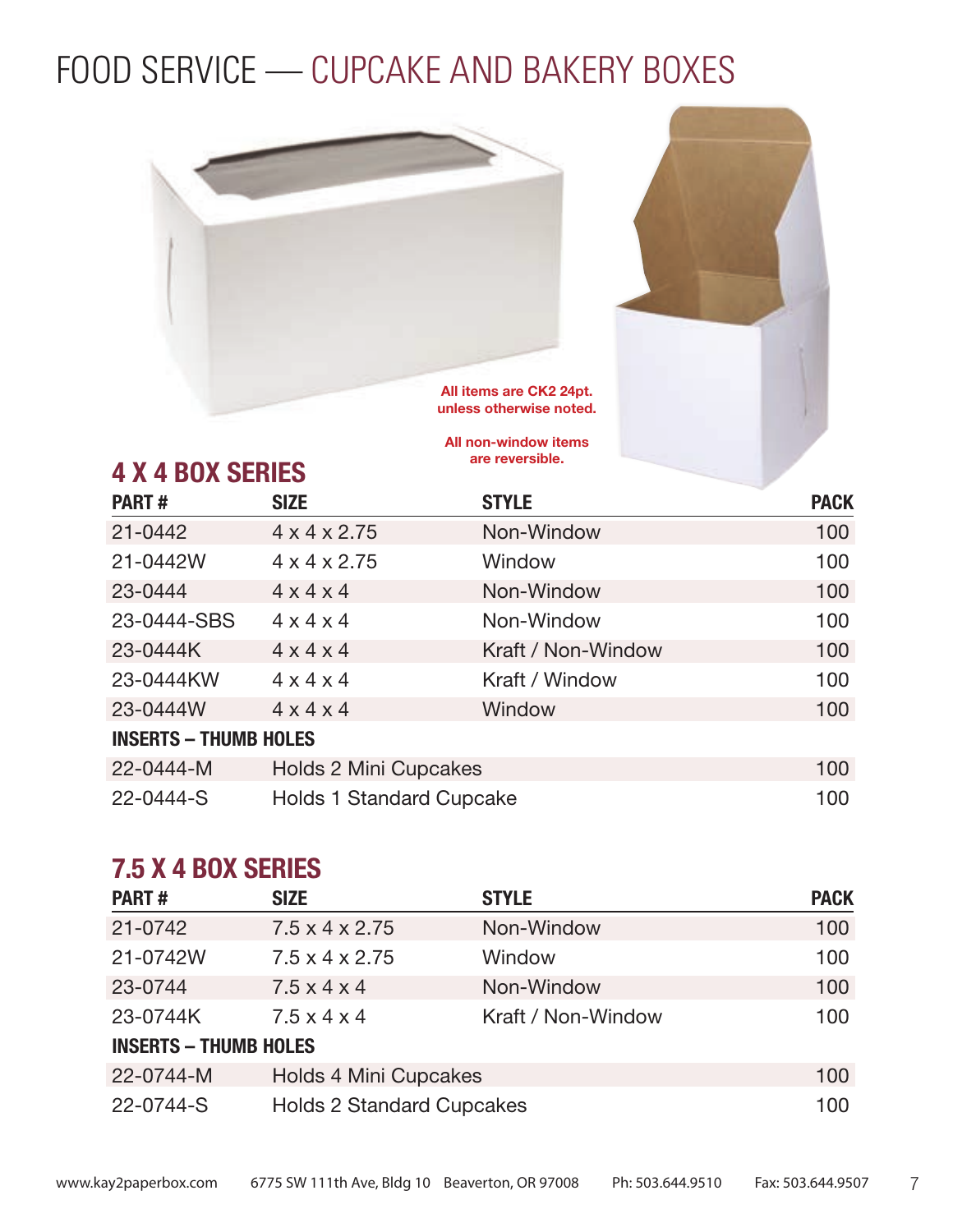

### **7 X 7 BOX SERIES**

| <b>PART#</b>                 | <b>SIZE</b>                      | <b>STYLE</b> | <b>PACK</b> |  |
|------------------------------|----------------------------------|--------------|-------------|--|
| 21-0772                      | $7 \times 7 \times 2.75$         | Non-Window   | 100         |  |
| 21-0772W                     | 7 x 7 x 2.75                     | Window       | 100         |  |
| 23-0774                      | $7 \times 7 \times 4$            | Non-Window   | 100         |  |
| 23-0774W                     | $7 \times 7 \times 4$            | Window       | 100         |  |
| <b>INSERTS - THUMB HOLES</b> |                                  |              |             |  |
| 22-0774-M                    | <b>Holds 6 Mini Cupcakes</b>     |              | 100         |  |
| 22-0774-S                    | <b>Holds 4 Standard Cupcakes</b> |              | 100         |  |

### **10 X 10 BOX SERIES**

| <b>PART#</b>                 | <b>SIZE</b>                      | <b>STYLE</b>       | <b>PACK</b> |
|------------------------------|----------------------------------|--------------------|-------------|
| 23-1004                      | $10 \times 10 \times 4$          | Non-Window         | 100         |
| 23-1004K                     | $10 \times 10 \times 4$          | Kraft / Non-Window | 100         |
| <b>INSERTS - THUMB HOLES</b> |                                  |                    |             |
| 22-1004-M                    | Holds 1 Dozen Mini Cupcakes      |                    | 100         |
| 22-1004-S                    | <b>Holds 6 Standard Cupcakes</b> |                    | 100         |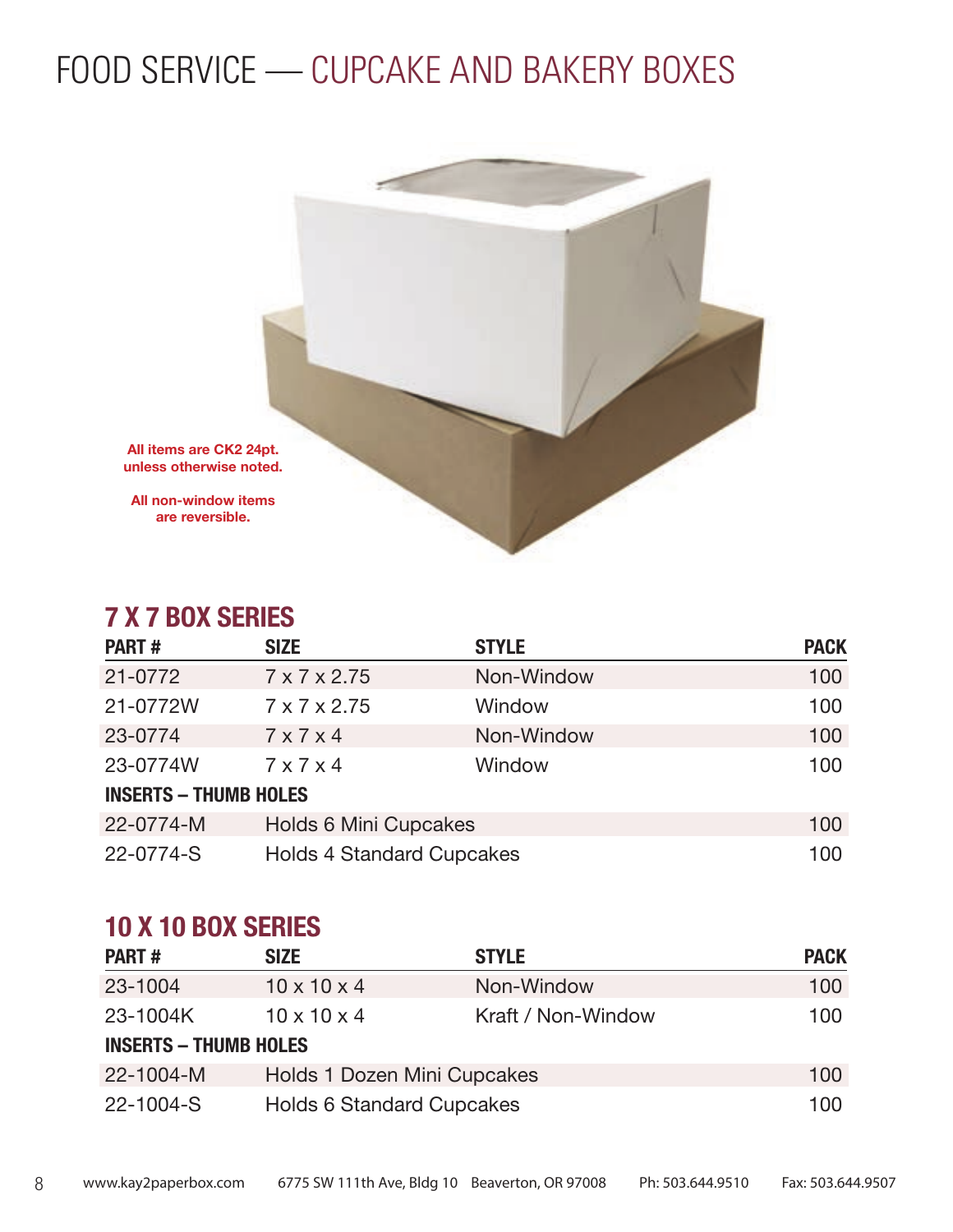

All non-window items are reversible.

### **14 X 10 BOX SERIES - 1 PIECE**

| <b>PART#</b>                 | <b>SIZE</b>                 | <b>STYLE</b>                           | <b>PACK</b> |
|------------------------------|-----------------------------|----------------------------------------|-------------|
| 23-1410                      | $14 \times 10 \times 4$     | Non-Window                             | 100         |
| 23-1410W                     | $14 \times 10 \times 4$     | Window                                 | 100         |
| <b>INSERTS - THUMB HOLES</b> |                             |                                        |             |
| 22-1410-M                    | Holds 2 Dozen Mini Cupcakes |                                        | 100         |
| 22-1410-S                    |                             | <b>Holds 1 Dozen Standard Cupcakes</b> | 100         |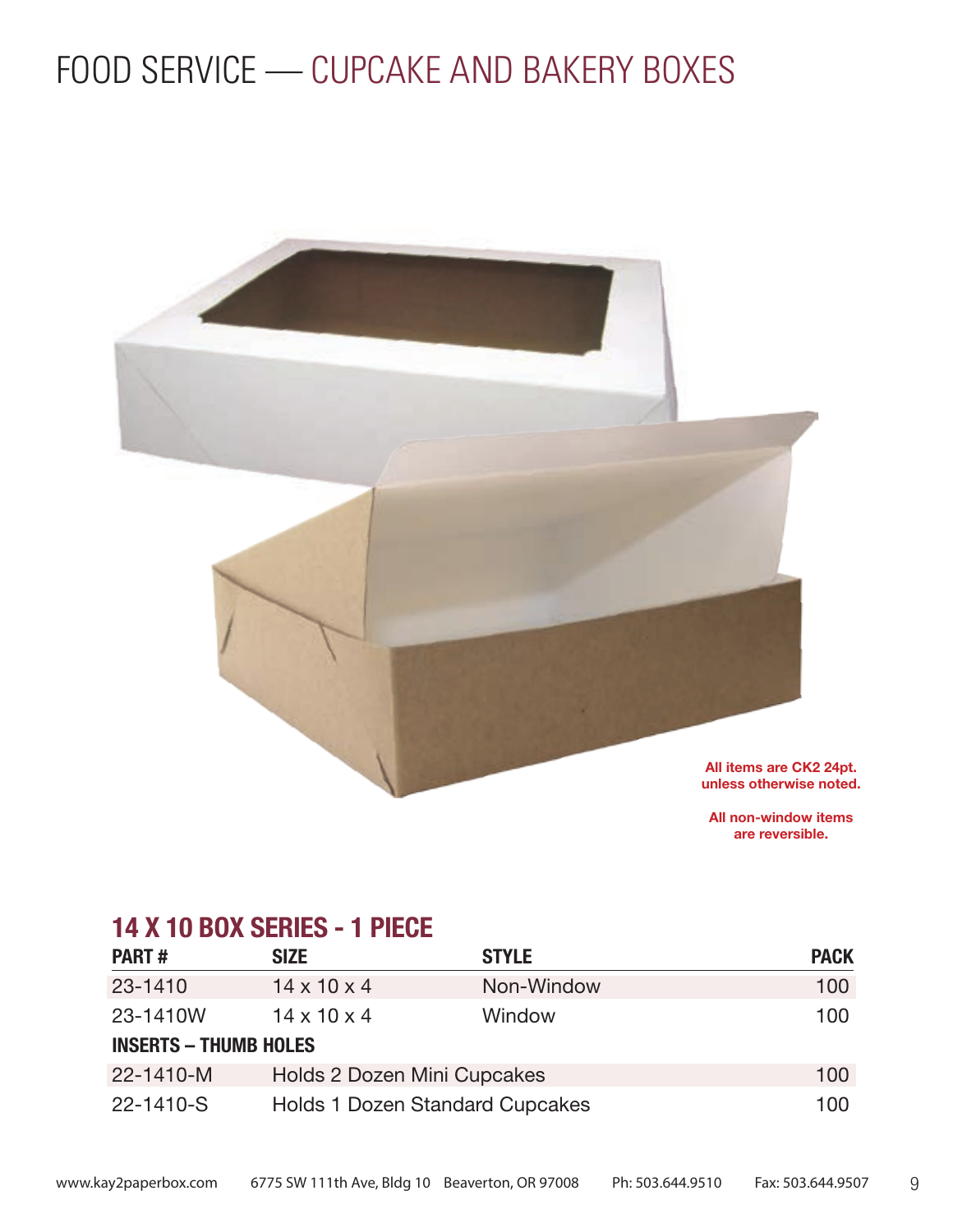## FOOD SERVICE — PASTRY AND DELI BOXES



### **1 PIECE AUTO BOTTOM**

| <b>PART#</b> | <b>SIZE</b>                   | <b>STYLE</b> | <b>PACK</b> |
|--------------|-------------------------------|--------------|-------------|
| 10-0552      | $5.25 \times 5.25 \times 2.5$ | SBS 16pt.    | 250         |
| 10-0552W     | $5.25 \times 5.25 \times 2.5$ | SBS 16pt.    | 250         |
| 10-0552K     | $5.25 \times 5.25 \times 2.5$ | FBC 18pt.    | 250         |
| 10-0552KW    | $5.25 \times 5.25 \times 2.5$ | FBC 18pt.    | 250         |
| 10-0853      | $8 \times 5 \times 3.5$       | SBS 16pt.    | 250         |
| 10-0954      | $9 \times 5 \times 4$         | SBS 16pt.    | 250         |
| 10-0993      | $9 \times 9 \times 3$         | SBS 16pt.    | 250         |
| 10-0994      | $9 \times 9 \times 4$         | SBS 16pt.    | 200         |

All non-window items are reversible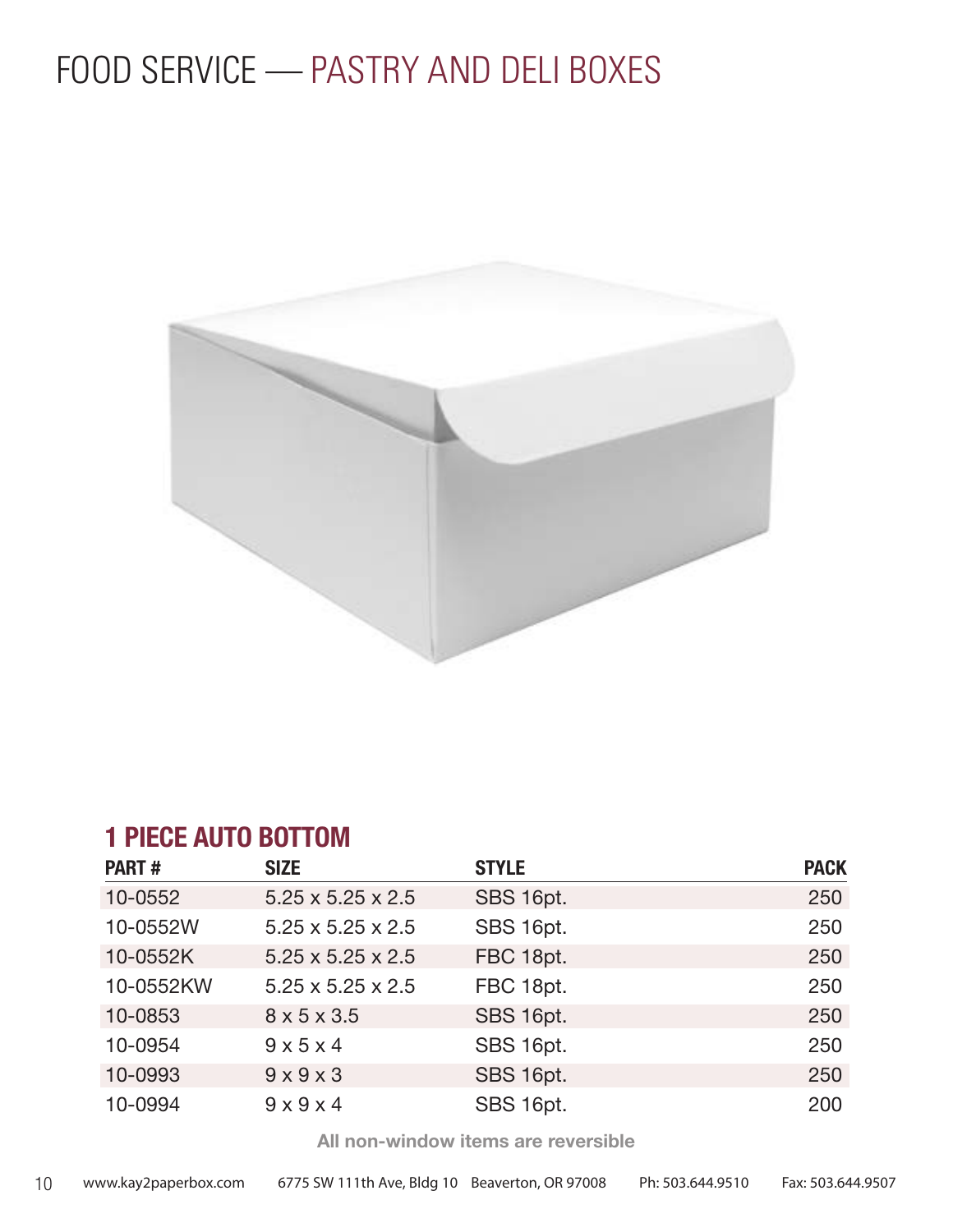## FOOD SERVICE — CAKE / PIE BOXES



### **1 PIECE LOCK CORNER**

| <b>PART#</b> | <b>SIZE</b>               | <b>STYLE</b> | <b>PACK</b> |
|--------------|---------------------------|--------------|-------------|
| 24-0554      | $5.5 \times 5.5 \times 4$ | CCLB 20pt.   | 250         |
| 24-0664      | $6.5 \times 6.5 \times 4$ | CCLB 20pt.   | 250         |

### **1 PIECE LOCK CORNER WITH WINDOW**

| <b>PART#</b> | <b>SIZE</b>             | <b>STYLE</b> | <b>PACK</b> |
|--------------|-------------------------|--------------|-------------|
| 25-0882      | $8 \times 8 \times 2.5$ | CCLB 20pt.   | 250         |
| 25-0993      | $9 \times 9 \times 3$   | CCLB 20pt.   | 250         |

### **6 CORNER WITH WINDOW - GREASE RESISTANT**

| <b>PART#</b> | <b>SIZE</b>             | <b>STYLE</b> |               | <b>PACK</b> |
|--------------|-------------------------|--------------|---------------|-------------|
| K2-8825      | $8 \times 8 \times 2.5$ | SBS 18pt.    | Poly matte 1S | 175         |
| K2-0993      | $9 \times 9 \times 3$   | CS1 20pt.    | Poly matte 1S | 150         |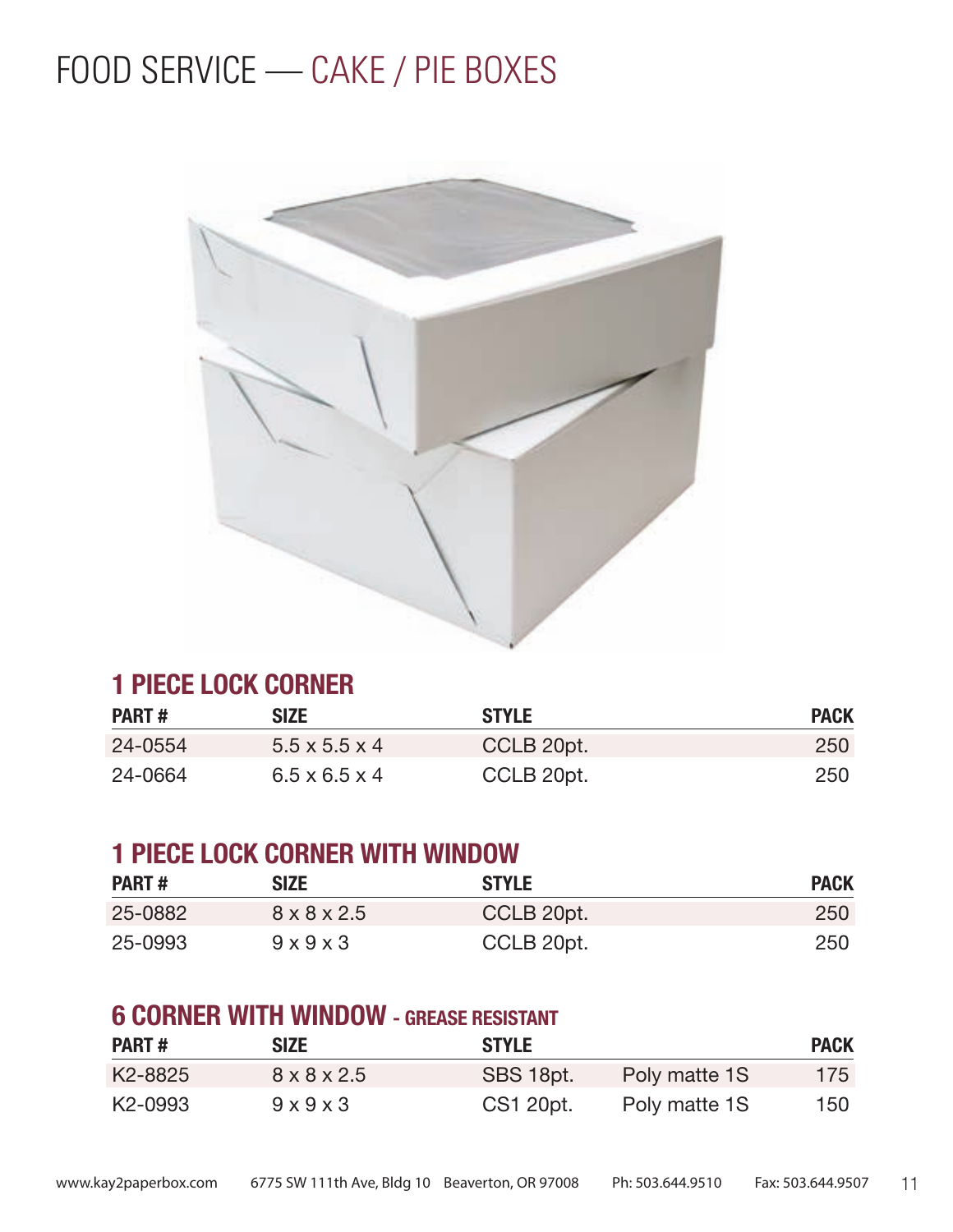## FOOD SERVICE — DONUT BOXES



### **2 PIECE KRAFT**

| <b>PART#</b> | <b>SIZE</b>                      | <b>STYLE</b> |       | <b>PACK</b> |
|--------------|----------------------------------|--------------|-------|-------------|
| 26-1393      | $13.5 \times 9 \times 3$         | 18pt.        | Kraft | 250         |
| 26-1310      | $13.5 \times 9.875 \times 3.375$ | 18pt.        | Kraft | 250         |
| 26-1711      | $17 \times 11 \times 2.5$        | 22pt.        | Kraft | 200         |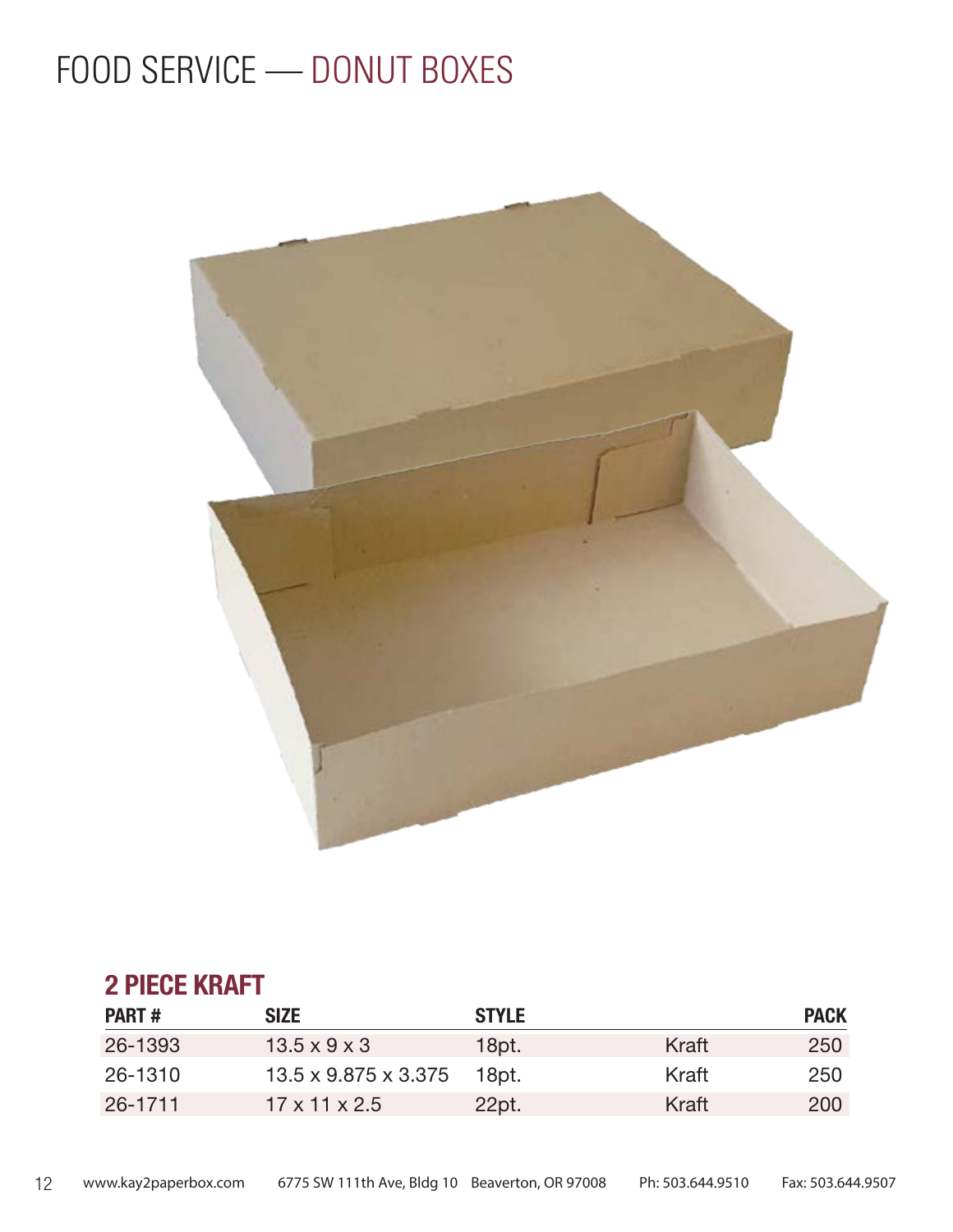## FOOD SERVICE - CANDY BOXES



### **1 PIECE LOCK CORNER**

| <b>PART#</b> | <b>SIZE</b>                      | <b>STYLE</b> |               | <b>PACK</b> |
|--------------|----------------------------------|--------------|---------------|-------------|
| 07-050       | $5.625 \times 2.75 \times 1.375$ | SBS 18pt.    | Holds .5 lb.  | 100         |
| $07 - 100$   | $6.75 \times 3.25 \times 1.625$  | SBS 18pt.    | Holds 1 lb.   | 100         |
| 07-150       | 7.375 x 3.875 x 1.875 SBS 18pt.  |              | Holds 1.5 lb. | 100         |
| $07 - 200$   | $7.25 \times 4.5 \times 2.5$     | SBS 18pt.    | Holds 2 lb.   | 100         |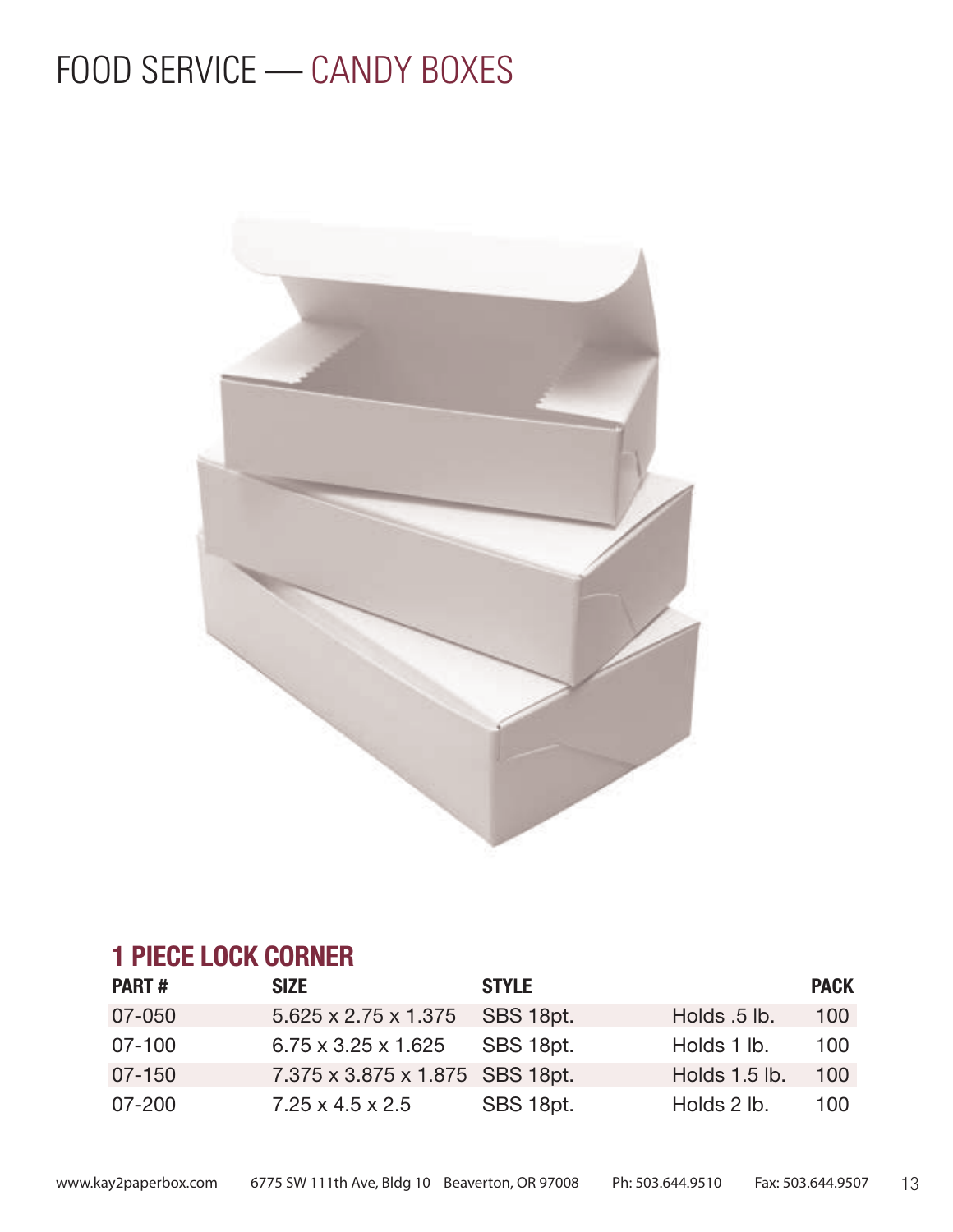## APPAREL BOXES — WHITE OR KRAFT



### **2 PIECE INTERCHANGEABLE TOP & BOTTOM**

| <b>PART#</b> | <b>SIZE</b>                    | <b>STYLE</b>     | <b>PACK</b> |
|--------------|--------------------------------|------------------|-------------|
| 12-1181      | $11.5 \times 8.5 \times 1.625$ | Kraft 18pt.      | 100         |
| 12-1595      | $15 \times 9.5 \times 2$       | Kraft 18pt.      | 100         |
| 12-1711      | $17 \times 11 \times 2.5$      | Kraft 18pt.      | 50          |
| 12-1912      | $19 \times 12 \times 3$        | Kraft 18pt.      | 50          |
| 12-2414      | $24 \times 14 \times 4$        | Kraft 18pt.      | 25          |
| 14-1181      | $11.5 \times 8.5 \times 1.625$ | White CCLB 20pt. | 100         |
| 14-1595      | $15 \times 9.5 \times 2$       | White CCLB 20pt. | 100         |
| 14-1711      | $17 \times 11 \times 2.5$      | White CCLB 20pt. | 50          |
| 14-1912      | $19 \times 12 \times 3$        | White CCLB 20pt. | 50          |
| 14-2414      | $24 \times 14 \times 4$        | White CCLB 20pt. | 25          |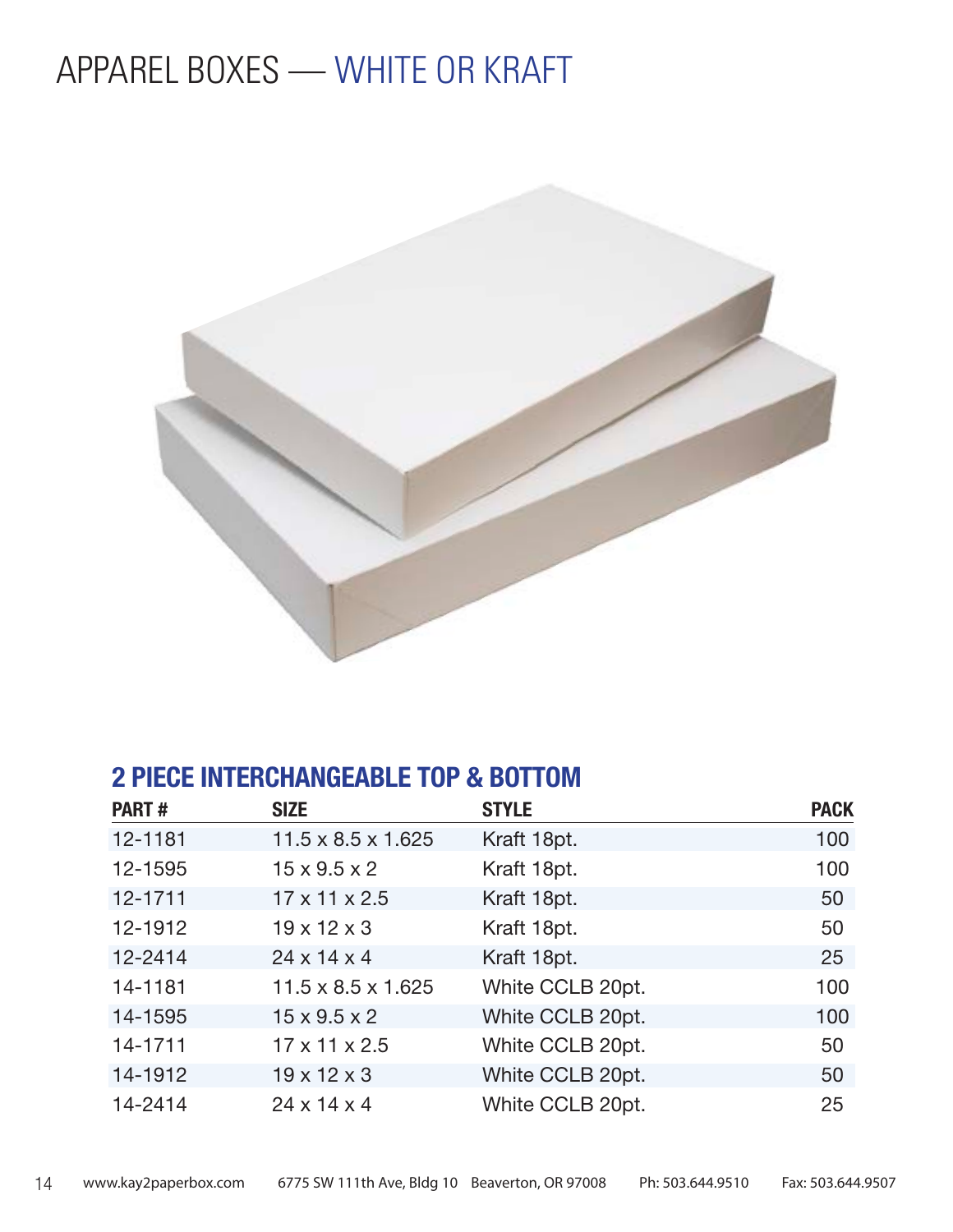## JEWELRY BOXES



### **2 PIECE COTTON FILLED - WHITE OR KRAFT**

| <b>PART#</b> | <b>SIZE</b>                      | <b>PACK</b> |
|--------------|----------------------------------|-------------|
| $18 - 01$    | $2.5 \times 1.5 \times .875$     | 100         |
| $18 - 02$    | $3.0625 \times 2.125 \times 1$   | 100         |
| $18 - 03$    | $3.5 \times 3.5 \times 1$        | 100         |
| $18 - 04$    | $3.5 \times 3.5 \times 2$        | 100         |
| $18 - 05$    | $5.25 \times 3.75 \times 0.0875$ | 100         |
| $18 - 06$    | 6x5x1                            | 100         |
| $18 - 07$    | $7 \times 5.5 \times 1$          | 50          |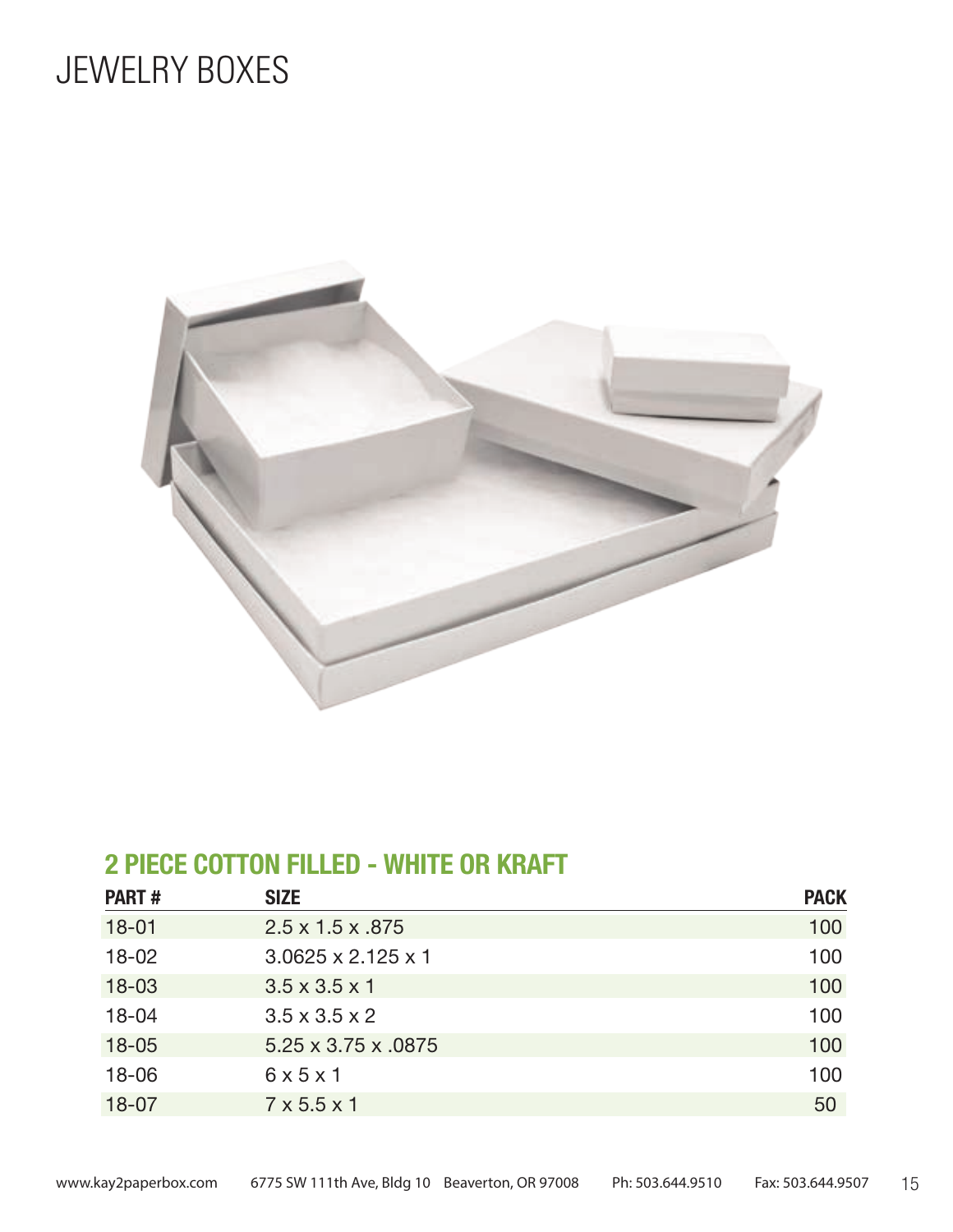## BUSINESS BOXES - BUSINESS CARD BOXES



### **2 PIECE AUTO BOX**

| <b>PART#</b> | <b>SIZE</b>                     | <b>STYLE</b>       |            | <b>PACK</b> |
|--------------|---------------------------------|--------------------|------------|-------------|
| $05 - 03$    | $3.6875 \times 3.6875 \times 2$ | Holds 250 - White  | CCLB 20pt. | 100         |
| $05 - 05$    | $5.5 \times 3.6875 \times 2$    | Holds 500 - White  | CCLB 20pt. | 100         |
| 05-05K       | $5.5 \times 3.6875 \times 2$    | Holds 500 - Kraft  | 20pt.      | 100         |
| $05 - 11$    | $11 \times 3.6875 \times 2$     | Holds 1000 - White | CCLB 20pt. | 100         |

### **2 PIECE GREEN LINEN**

| <b>PART#</b> | <b>SIZE</b>                     | <b>STYLE</b> | <b>PACK</b> |
|--------------|---------------------------------|--------------|-------------|
| 06-03        | $3.6875 \times 3.6875 \times 2$ | Holds 250    | 100         |
| 06-05        | $5.5 \times 3.6875 \times 2$    | Holds 500    | 100         |
| 06-07        | $7 \times 3.6875 \times 2$      | Holds 750    | 100         |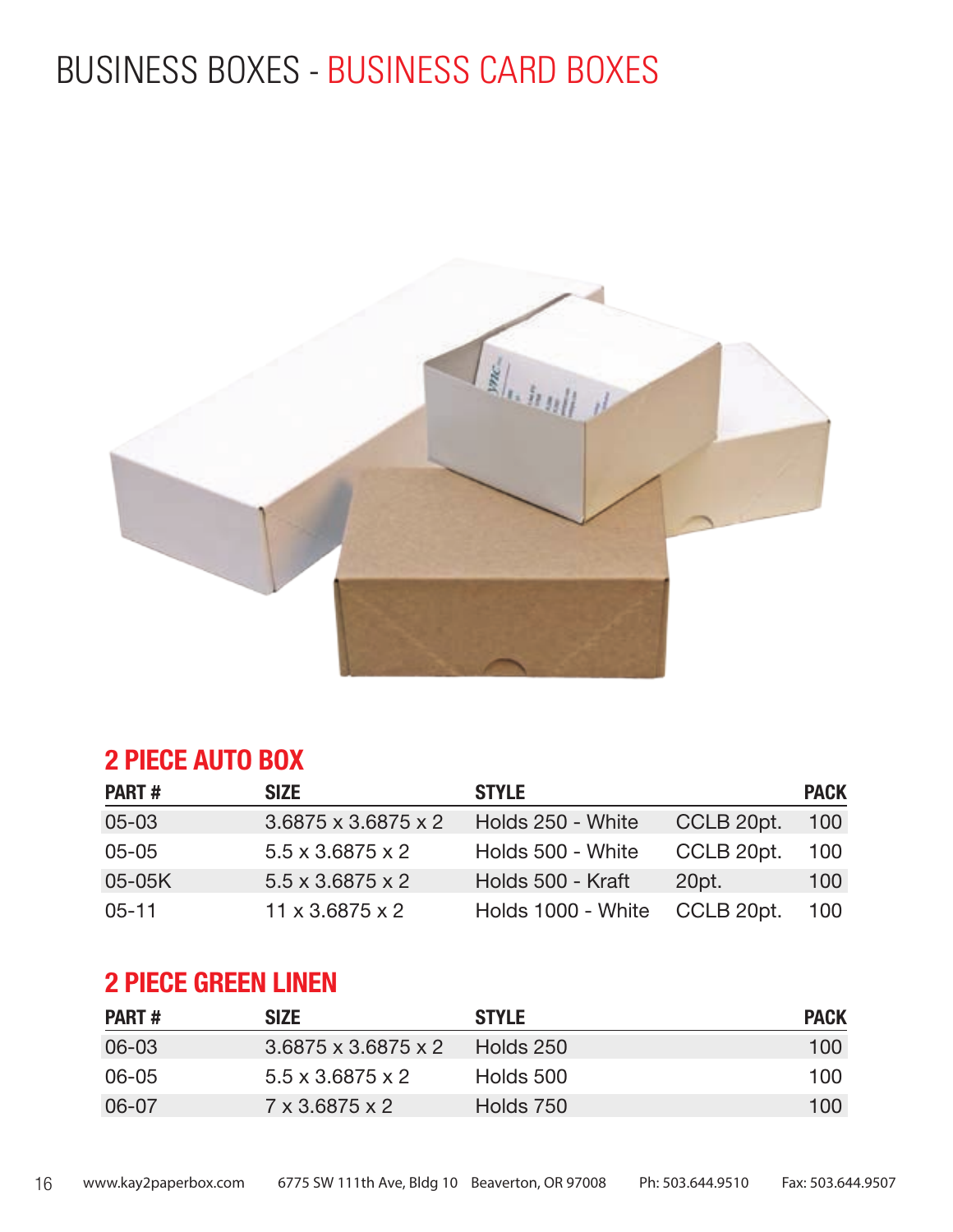## BUSINESS BOXES - LETTERHEAD BOXES



### **2 PIECE AUTO BOX**

| <b>PART#</b> | <b>SIZE</b>                    | <b>STYLE</b>                    |            | <b>PACK</b>      |
|--------------|--------------------------------|---------------------------------|------------|------------------|
| $05 - 112$   | $11.125 \times 8.625 \times 2$ | LH - Holds 1 ream               | CCLB 20pt. | 100 <sup>°</sup> |
| $05 - 114$   | $11.125 \times 8.625 \times 4$ | LH - Holds 2 reams CCLB 20pt.   |            | 100              |
| $05 - 142$   | $14.125 \times 8.625 \times 2$ | Legal - Holds 1 ream CCLB 20pt. |            | 100              |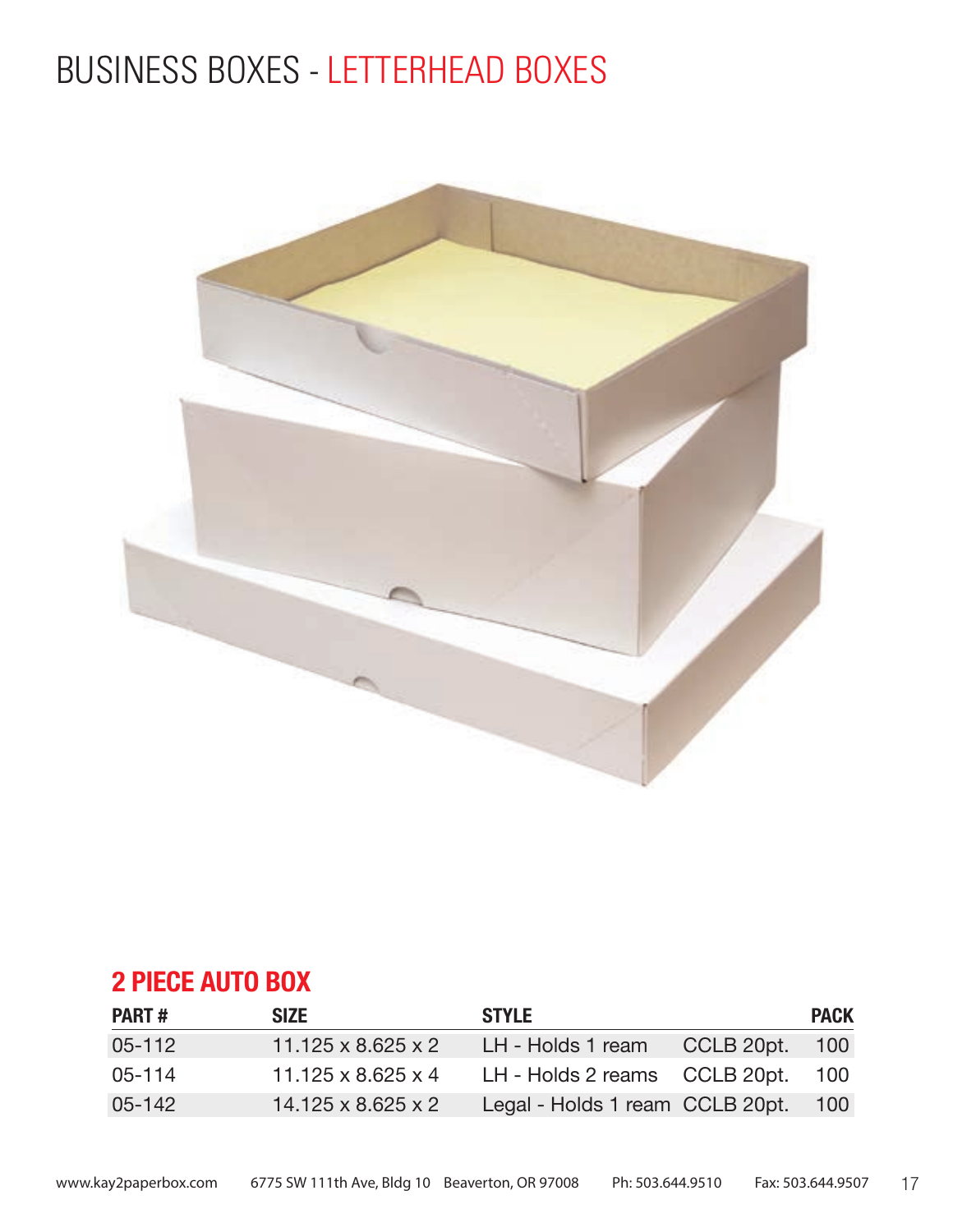## BUSINESS BOXES - MATTE MAILERS



### **TUCK FLAP CLOSURE**

| <b>PART#</b> | <b>SIZE</b>    | <b>STYLE</b> | <b>PACK</b>      |
|--------------|----------------|--------------|------------------|
| 04-09        | $9 \times 12$  | Kraft 32pt.  | 100 <sub>1</sub> |
| $04 - 16$    | $16 \times 20$ | Kraft 32pt.  | 50               |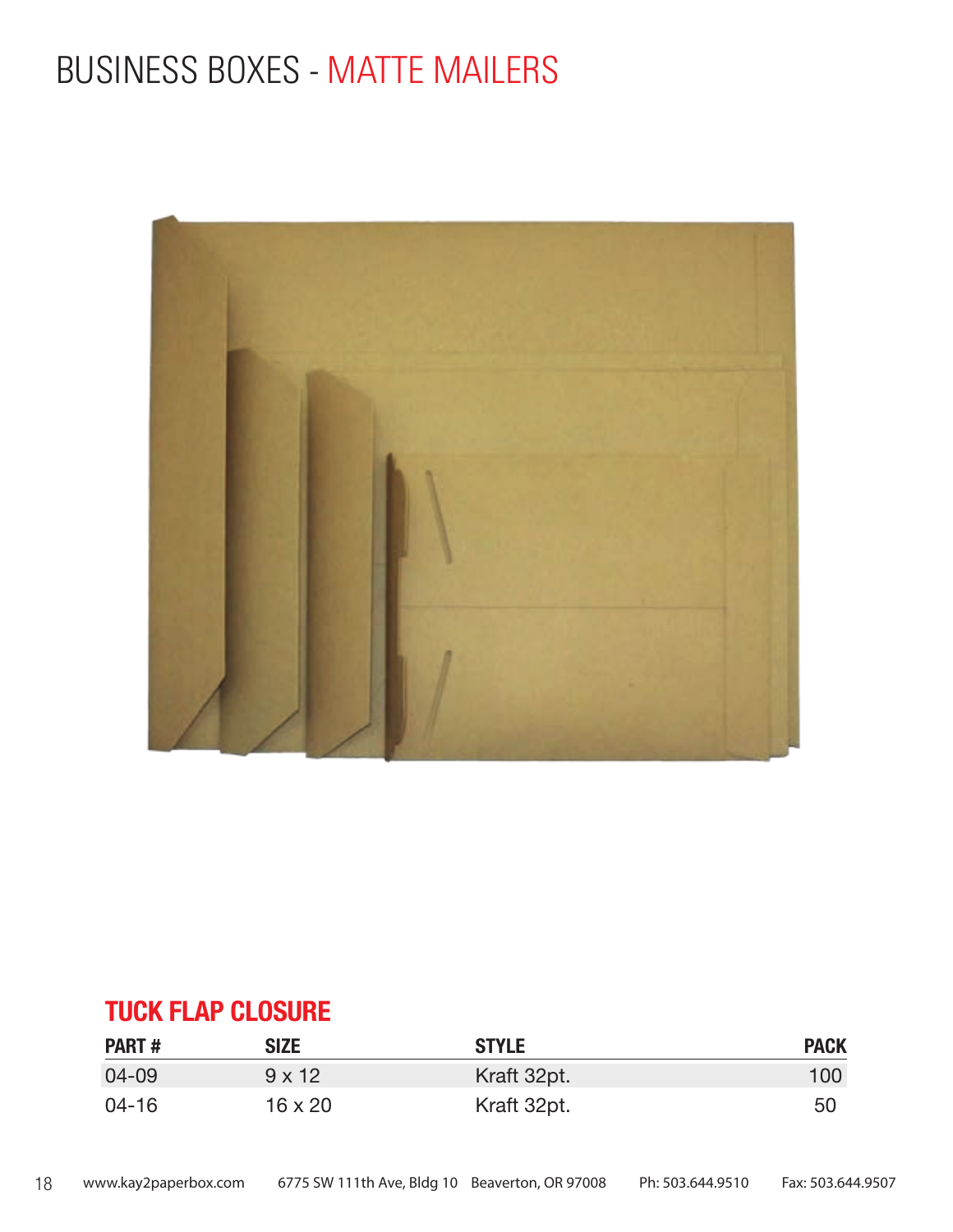## BOARD & BOX INFORMATION

#### **Paper Board**

The flexible mat of bonded fibers used in the manufacture of folding cartons is called "paperboard." Paperboard is a substrate composed of wood and other materials, which has been milled and converted into various grades and calipers. Clay coatings may be applied to paperboard to create a high-quality, smooth printing surface.

#### **SBS Paperboard** (Solid Bleached Sulfate)

SBS paperboard is bleached, which gives the sheet a clean, white appearance all the way through. The bleaching process degrades and weakens the "virgin" fibers, which in turn, has some effect on the strength of the sheet. The clay coating on the SBS sheet provides a smoother printer surface than SUS or recycled fibers, because bleached fibers are smooth, clean and pliable. SBS paperboard is usually one ply.

#### **Embossed SBS** (Solid Bleached Sulfate)

Passed thru an alligator skin embossing tool at time of sheeting.

#### **SUS** (Solid Unbleached Sulfate)

Also known as CNK (Clay Natural Kraft) – SUS paperboard is not bleached, which gives the sheet a draft/brown appearance all the way through the sheet. The sheet may be clay coated or uncoated. SUS is composed of "virgin" fiber, making it the strongest of the paperboards, but not the smoothest printing surface. SUS paperboard is two or three ply and can be treated with a moisture barrier to render it useful for beverage carriers.

#### **Uncoated Paperboard**

Uncoated recycled paperboard, a multi-ply material, is produced from 100% recovered paper – collected from paper manufacturing and converting plants and post consumer sources – and represents the single largest market for recovered paper in the United States. Some uncoated paperboard is produced with a top ply of white recovered fiber or vat dyed for color.

#### **Recycled Paperboard**

CCNB (Clay Coat News Back) – brown or gray (depending on fiber used), clay coated one side. CCLB or CCGB (Clay Coat Light Back or Gray Back) – light gray, clay coated one side. CCKB (Clay Coat Kraft Back) – brown, clay coated one side. KLC (Kraft Lined Chipboard) – brown, uncoated, extra strength kraft lined board.

BC (Bending Chip) – brown, uncoated.

#### **BOX STYLE DEFINITIONS**

- **Lock Corner**  A non-glued tray used most frequently as a bakery and garment carton. There are many styles of Lock Corner Trays; for instance, Klicklok.
- **RET** (Roll End Tray) Also known as a Walker Lock Tray. Double End Walls with Foot Locks, Double Turnover End, or Trunk Style. This is a non-glued carton and can also have an attached lid.
- **RTE** (Reverse Tuck End) An economical choice, sometimes referred to as RNT (Reverse Notch Tucked), RTE nests better than STE (Straight Tuck End). It also lends itself to automatic carton machines such as Jones and Bivans, with slight modifications. Tucks may have either friction fit or shore locks for a more secure closure. Tucks can be on panel two (French Tuck) or panel four (Standard Tuck), depending on presentation preference.
- **Simplex** Also called a fitforme or Kwikset Tray. The carton can be use as a single tray or as a two-piece carton (Telescoping Box). The Kwikset Tray has glued rollover sidewalls, which make it the most aesthetically pleasing and durable of all the trays.
- **Sleeve** Used as a decorative cover on corrugated cartons, foam trays, rigid products and folding cartons. With modifications, it is also used for food and beverage containers (cans, bottles, etc.).
- **Snap Lock Bottom** Also referred to as a Houghland Bottom or a 1-2-3 Bottom. This carton is a more secure carton the the STE and RTE. Requires a little more labor than auto. Tucks may have either friction fit or shore locks for a more secure closure. Tucks can be on panel two (French Tuck) or panel four (Standard Tuck), depending on presentation preference. Tabs may also be added to bottom flap on panels one, two, and three, to increase the strength of the bottom.
- **STE** (Straight Tuck End) Sometimes referred to as Airplane Style, or SNT (Straight Notched Tuck). Although not as economical as the RTE, aesthetically this style works better. Tucks may have either friction fit or shore locks for a more secure closure. Tucks can be on panel two (French Tuck) or panel four (Standard Tuck), depending on presentaion preference.
- **SE** (Seal End) Usually used for high production runs on automatic cartoning machines. There are various profiles, depending on the specifications for individual cartoning machines as well as maximum layout efficiency. Consult the cartoning machine manufacturer for more information.
- **TTAB** (Tuck Top Auto Bottom) Also called Crash Lock or Inturn Auto Bottom. This profile is used to reduce assembly labor. The Tuck Top has a glued bottom and is much more secure than Tuck Bottoms and Houghland Bottoms. Tucks may have either friction fit or shore locks for a more secure closure. Tucks can be on panel two (French Tuck) or panel four (Standard Tuck), depending on presentation preference. Gluing costs are higher and the profile does not nest as well as RTE and STE.
- **TTFFAB** (Tuck Top Full Flap Auto Bottom) Also referred to as a Full Flap Crash Lock Bottom, this style is used when there are concerns about the weight of a product. This bottom is stronger than a standard Auto Bottom. Tucks may have either friction fit or shore locks for a more secure closure. Tucks can be on panel two (French Tuck) or panel four (Standard Tuck), depending on presentation preference.